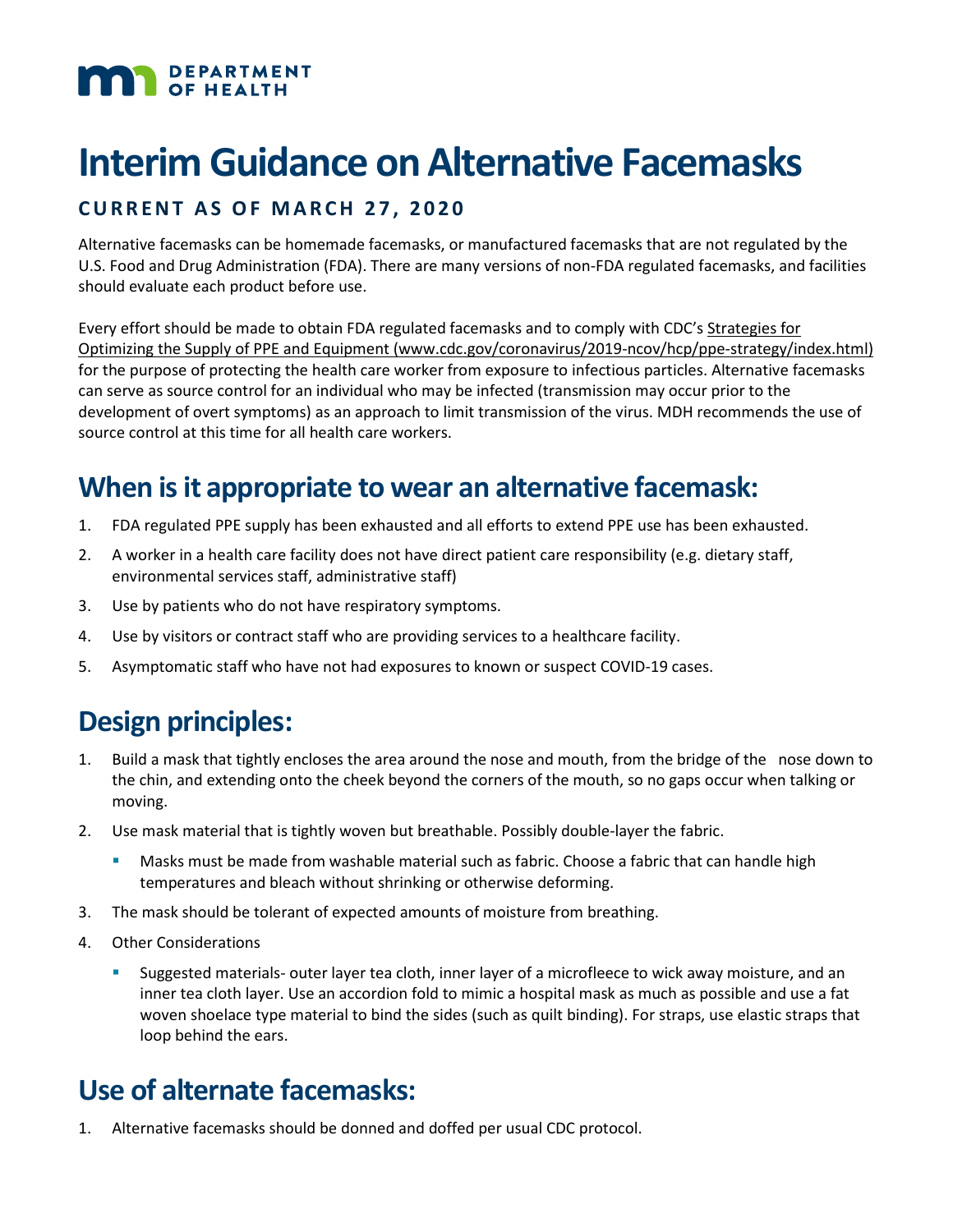- 2. Alternative facemasks should be changed when saturated from condensation build up from breathing, or after a gross contamination event.
- 3. Dirty and clean facemasks must be housed in separate, clearly labeled containers to prevent cross contamination.

## **Washing masks:**

Wash dirty masks between each use. Wash in hot water with regular detergent. Dry completely on hot setting.

## **Design examples:**

There is no standard design for a homemade facemask therefore, consider innovation using the design principle above. Below are example designs for consideration:

### **Videos:**

- [Face Mask Kit \(https://vimeo.com/399324367/13cd93f150\),](https://vimeo.com/399324367/13cd93f150) Providence St. Joseph Health
- [How to sew a simple Fabric Face Mask \(https://www.youtube.com/watch?v=sOJ\\_sm137fQ\),](https://www.youtube.com/watch?v=xN0HH2Zb2hY) YouTube

#### **Written instructions:**

- [How to make a facemask \(www.allinahealth.org/-/media/allina-health/files/mask-sewing-how-to.pdf\),](https://www.allinahealth.org/-/media/allina-health/files/mask-sewing-how-to.pdf) Allina Health
- [Face Mask Directions \(https://www.leadingagewa.org/wp](https://www.leadingagewa.org/wp-content/uploads/sites/296/2020/02/Instructions.pdf)[content/uploads/sites/296/2020/02/Instructions.pdf\),](https://www.leadingagewa.org/wp-content/uploads/sites/296/2020/02/Instructions.pdf) Joan Glass
- [Facemask: A picture tutorial \(https://buttoncounter.com/2018/01/14/facemask-a-picture-tutorial/\)](https://buttoncounter.com/2018/01/14/facemask-a-picture-tutorial/)
- [Taiwanese Doctor Teaches How to DIY Cloth Face Mask \(https://mustsharenews.com/cloth-face-mask/\)](https://mustsharenews.com/cloth-face-mask/)
- [Can DIY Masks Protect Us from Coronavirus? \(https://smartairfilters.com/en/blog/diy-homemade-mask](https://smartairfilters.com/en/blog/diy-homemade-mask-protect-virus-coronavirus/)[protect-virus-coronavirus/\)](https://smartairfilters.com/en/blog/diy-homemade-mask-protect-virus-coronavirus/)
- [DIY Homemade Masks vs. What's the Best Material? \(https://smartairfilters.com/en/blog/best-materials](https://smartairfilters.com/en/blog/best-materials-make-diy-face-mask-virus/)[make-diy-face-mask-virus/\)](https://smartairfilters.com/en/blog/best-materials-make-diy-face-mask-virus/)
- [DIY Cloth Face Mask \(www.instructables.com/id/DIY-Cloth-Face-Mask/\)](https://www.instructables.com/id/DIY-Cloth-Face-Mask/)

### **Articles:**

- Dato, VM, Hostler, D, and Hahn, ME. Simple Respiratory Mask, *Emerg Infect Dis*. 2006;12(6):1033–1034. <https://www.ncbi.nlm.nih.gov/pmc/articles/PMC3373043/>
- Rengasamy S, Eimer B, and Shaffer R. Simple respiratory protection-evaluation of the filtration performance of cloth masks and common fabric materials against 20-1000 nm size particles, *Ann Occup Hyg*. 2010;54(7):789-98.<https://academic.oup.com/annweh/article/54/7/789/202744>
- Davies, Anna & Thompson, Katy-Anne & Giri, Karthika & Kafatos, George & Walker, James & Bennett, Allan. (2013). Testing the Efficacy of Homemade Masks: Would They Protect in an Influenza Pandemic? *Disaster medicine and public health preparedness*. 7. 413-418. 10.1017/dmp.2013.43. https://www.researchgate.net/publication/258525804 Testing the Efficacy of Homemade Masks Would They Protect in an Influenza Pandemic